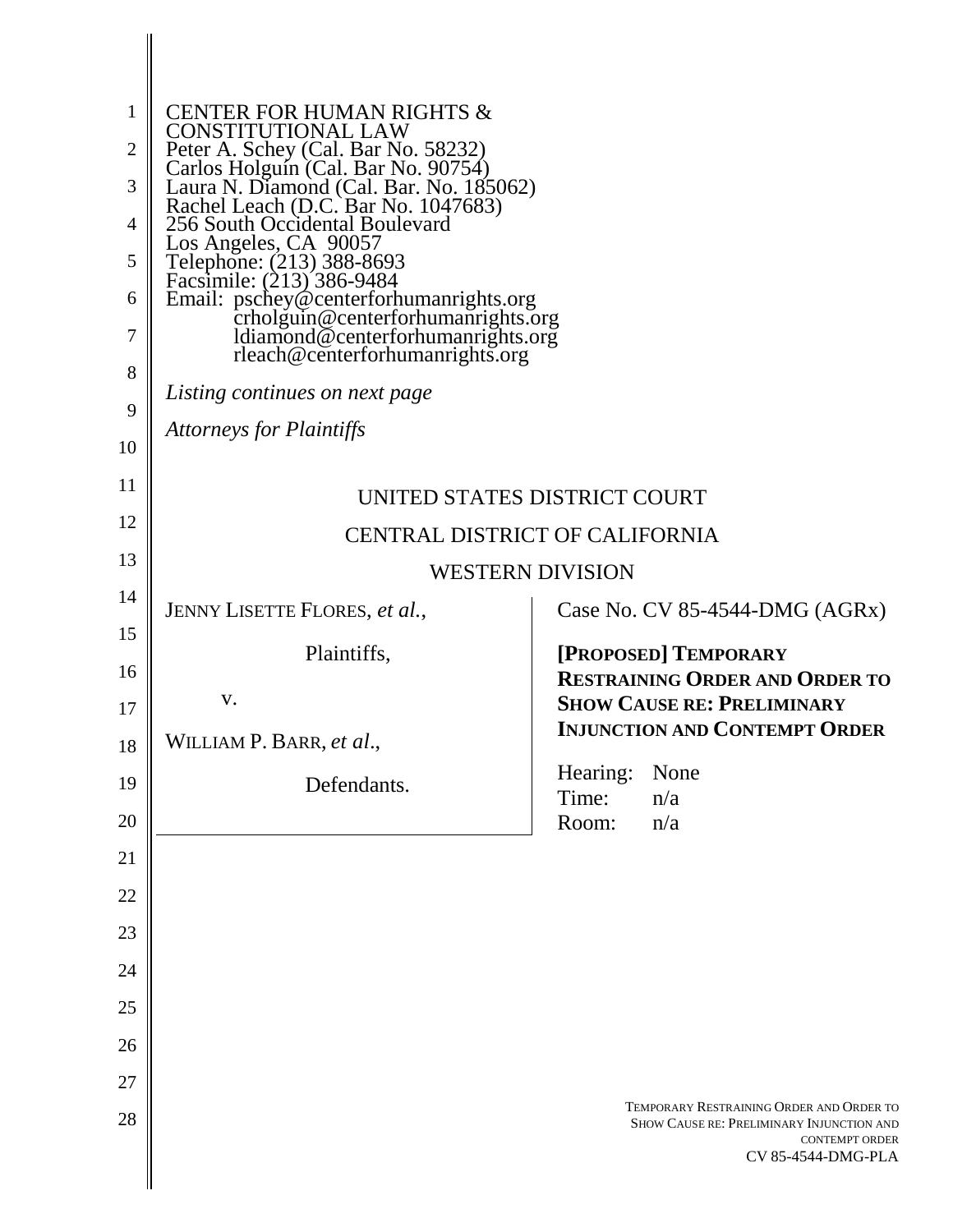| 1                   | Counsel for Plaintiffs, continued                                                     |      |
|---------------------|---------------------------------------------------------------------------------------|------|
| $\overline{2}$      | USF SCHOOL OF LAW IMMIGRATION CLINIC                                                  |      |
| 3                   | Bill Ong Hing (Cal. Bar No. 61513)                                                    |      |
| $\overline{4}$      | 2130 Fulton Street<br>San Francisco, CA 94117-1080                                    |      |
| 5                   | Telephone: (415) 422-4475<br>Email: bhing@usfca.edu                                   |      |
| 6<br>$\overline{7}$ | ORRICK, HERRINGTON & SUTCLIFFE LLP                                                    |      |
| 8                   | Kevin Askew (Cal. Bar No. 238866)                                                     |      |
| 9                   | 777 South Figueroa Street, Suite 3200<br>Los Angeles, CA 90017                        |      |
| 10                  | Telephone: (213) 629-2020<br>Email: kaskew@orrick.com                                 |      |
| 11                  |                                                                                       |      |
| 12                  | ORRICK, HERRINGTON & SUTCLIFFE LLP<br>Elyse Echtman ( <i>pro hac vice</i> pending)    |      |
| 13                  | Shaila Rahman Diwan (pro hac vice pending)<br>51 West 52nd Street                     |      |
| 14                  | New York, NY 10019-6142                                                               |      |
| 15                  | Telephone: 212/506-3753<br>Email: eechtman@orrick.com                                 |      |
| 16<br>17            | Email: sdiwan@orrick.com                                                              |      |
| 18                  | LA RAZA CENTRO LEGAL, INC.                                                            |      |
| 19                  | Michael S. Sorgen (Cal. Bar No. 43107)<br>474 Valencia Street, #295                   |      |
| 20                  | San Francisco, CA 94103<br>Telephone: (415) 575-3500                                  |      |
| 21                  |                                                                                       |      |
| 22                  | THE LAW FOUNDATION OF SILICON VALLEY<br>Jennifer Kelleher Cloyd (Cal. Bar No. 197348) |      |
| 23                  | Katherine H. Manning (Cal. Bar No. 229233)                                            |      |
| 24                  | Annette Kirkham (Cal. Bar No. 217958)<br>152 North Third Street, 3rd floor            |      |
| 25                  | San Jose, CA 95112<br>Telephone: (408) 280-2437                                       |      |
| 26<br>27            | Facsimile: (408) 288-8850                                                             |      |
| 28                  | Email: jenniferk@lawfoundation.org                                                    | TEMI |
|                     |                                                                                       | Shc  |
|                     |                                                                                       |      |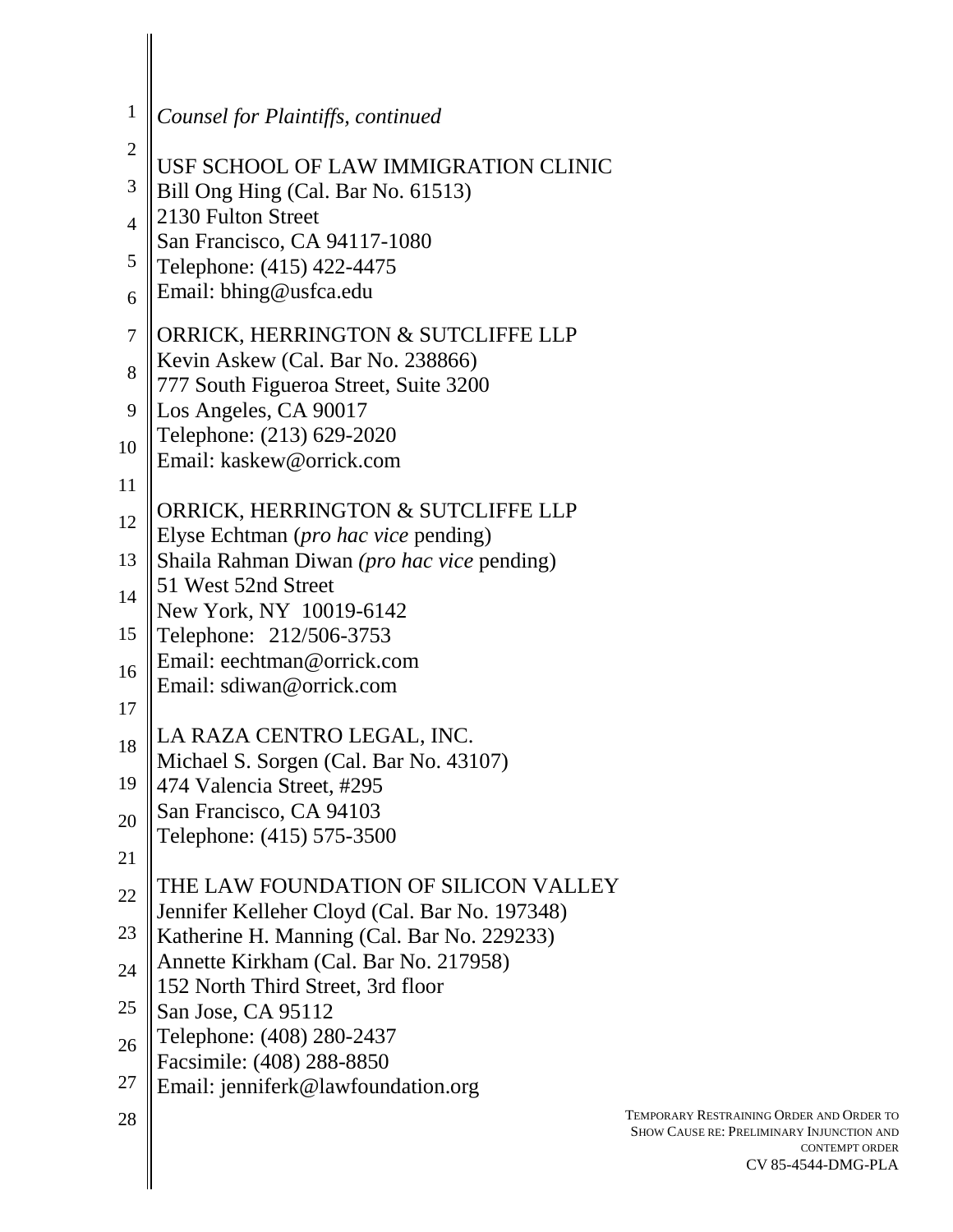| 1              | kate.manning@lawfoundation.org<br>annettek@lawfoundation.org         |                                                                                          |
|----------------|----------------------------------------------------------------------|------------------------------------------------------------------------------------------|
| $\overline{2}$ |                                                                      |                                                                                          |
| 3              | NATIONAL CENTER FOR YOUTH LAW                                        |                                                                                          |
| $\overline{4}$ | Leecia Welch (Cal. Bar No. 208741)                                   |                                                                                          |
| 5              | Neha Desai (Cal. RLSA Bar No. 803161)<br>405 14th Street, 15th Floor |                                                                                          |
| 6              | Oakland, CA 94612<br>Telephone: (510) 835-8098                       |                                                                                          |
| 7              | Email: lwelch@youthlaw.org                                           |                                                                                          |
| 8              | ndesai@youthlaw.org                                                  |                                                                                          |
| 9              | <b>U.C. DAVIS SCHOOL OF LAW</b>                                      |                                                                                          |
| 10             | Holly S. Cooper (Cal. Bar No. 197626)<br>One Shields Ave. TB 30      |                                                                                          |
| 11             | Davis, CA 95616                                                      |                                                                                          |
| 12             | Telephone: (530) 754-4833<br>Email: hscooper@ucdavis.edu             |                                                                                          |
| 13             |                                                                      |                                                                                          |
| 14             |                                                                      |                                                                                          |
| 15             |                                                                      |                                                                                          |
| 16             |                                                                      |                                                                                          |
| 17             |                                                                      |                                                                                          |
| 18             |                                                                      |                                                                                          |
| 19             |                                                                      |                                                                                          |
| 20             |                                                                      |                                                                                          |
| 21             |                                                                      |                                                                                          |
| 22             |                                                                      |                                                                                          |
| 23             |                                                                      |                                                                                          |
| 24             |                                                                      |                                                                                          |
| 25             |                                                                      |                                                                                          |
| 26             |                                                                      |                                                                                          |
| 27<br>28       |                                                                      | TEMPORARY RESTRAINING ORDER AND ORDER TO                                                 |
|                |                                                                      | SHOW CAUSE RE: PRELIMINARY INJUNCTION AND<br><b>CONTEMPT ORDER</b><br>CV 85-4544-DMG-PLA |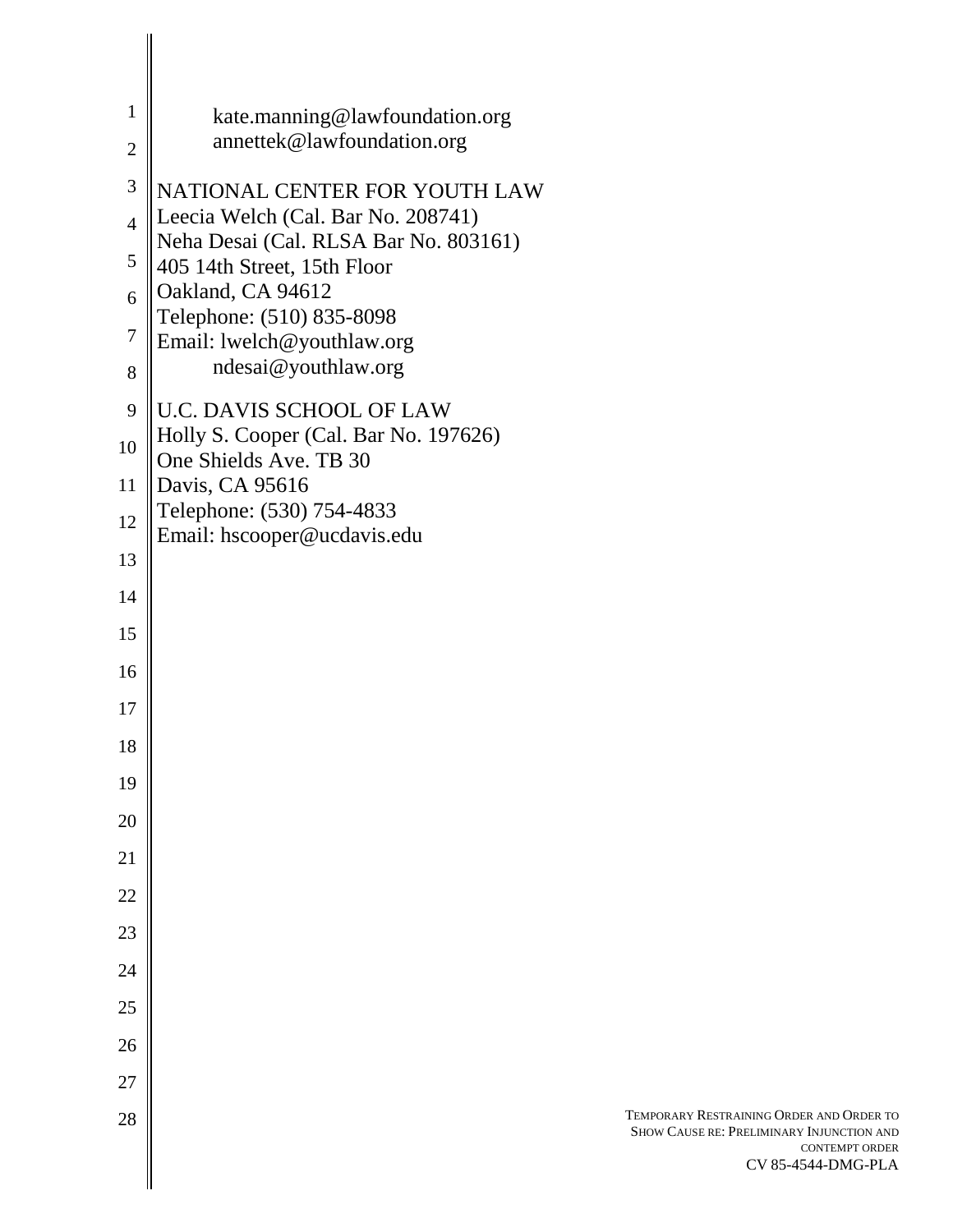1 2 3 4 5 6 7 8 9 10 11 12 13 14 15 16 17 18 19 20 This matter is before the Court on Plaintiffs' application for a temporary restraining order requiring Defendants to remedy the conditions at United States Customs and Border Protection ("CBP") facilities in the El Paso and Rio Grande Valley CBP Sectors (herein, the "Facilities") that have and continue to constitute a public health emergency and to hold the Defendants in contempt. This application seeks an immediate remedy for the public health emergency at the Facilities caused by Defendants' blatant violation of the June 17, 1997 Flores Settlement Agreement (the "Agreement") in this matter, and this Court's prior orders holding Defendants in violation of the Agreement, including the Order dated June 27, 2017 (the "Order"), as follows: (1) an immediate inspection of all CBP Facilities by a public health expert authorized to mandate a remediation plan that Defendants must follow to make these facilities safe and sanitary, (2) immediate access to the Facilities by independent medical professionals appointed by Plaintiffs' class counsel or the Court-appointed Special Master who can assess the medical needs of the children and triage appropriately, and (3) deployment of an intensive case management team to focus on expediting the release of Category 1 and Category 2 children (as classified in The Trafficking Victims Protection Reauthorization Act) to alleviate the backlog caused by the inadequate Office of Refugee Replacement placement array, and (4) for an Order finding Defendants in contempt of Court, with a suitable and appropriate remedy to be determined by the Court.

21 22 IT IS ORDERED that Plaintiffs' ex parte application for a temporary restraining order is GRANTED.

23 24 25 IT IS FURTHER ORDERED that Defendants herein forthwith permit independent medical professionals and/or any intensive case management team immediate access to the Facilities.

- 26
- 27
- 28